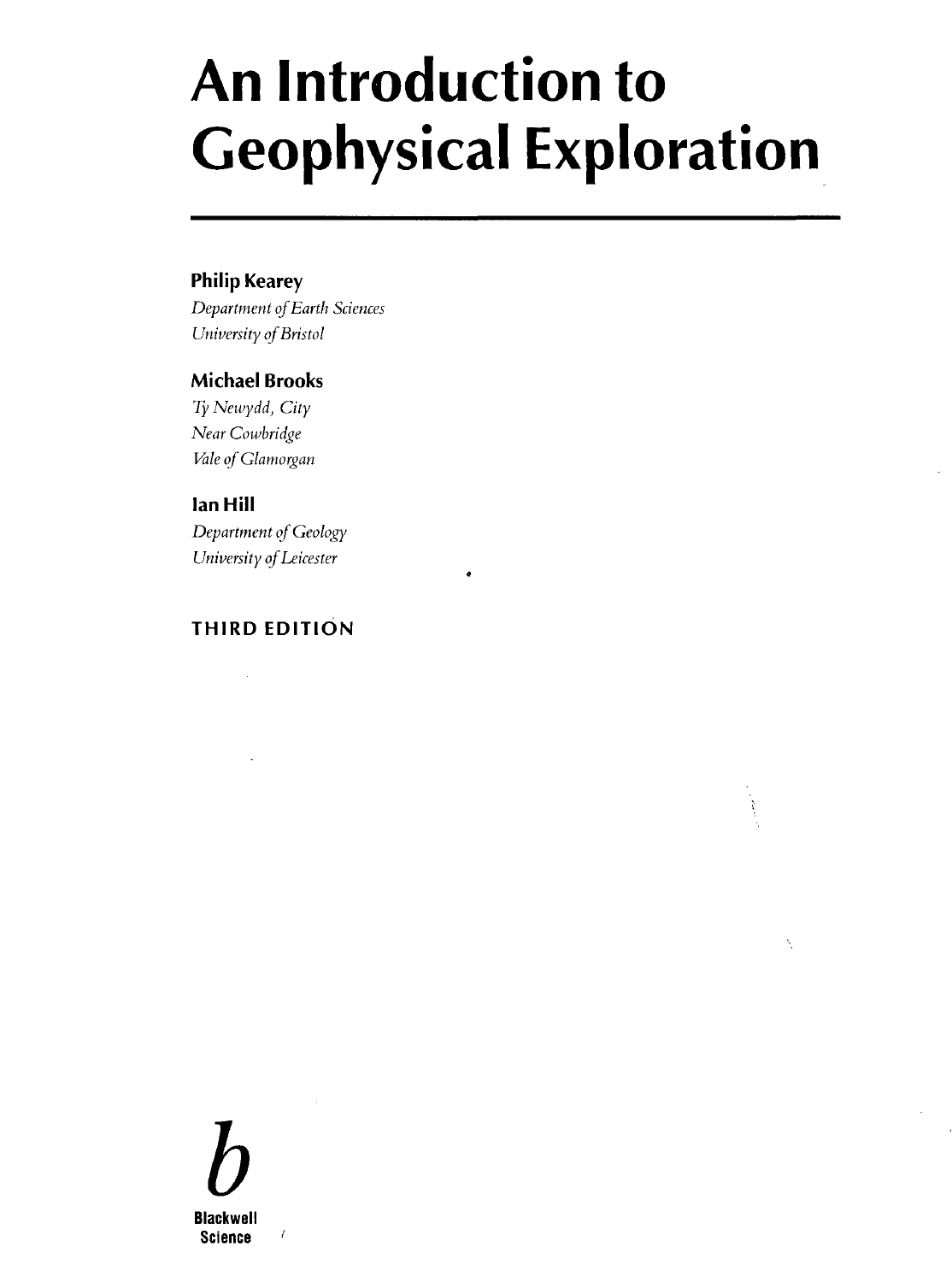# **Contents**

Preface, ix

- 1 The principles and limitations of geophysical exploration methods, 1
- 1.1 Introduction, 1
- 1.2 The survey methods, 1
- 1.3 The problem of ambiguity in geophysical interpretation, 6
- 1.4 The structure of the book, 7

# 2 Geophysical data processing, 8

- 2.1 Introduction, 8
- 2.2 Digitization of geophysical data, 8
- 2.3 Spectral analysis, 10
- 2.4 Waveform processing, 13
	- 2.4.1 Convolution, 13
	- 2.4.2 Deconvolution, 16
	- 2.4.3 Correlation, 16
- 2.5 Digital filtering, 17
	- 2.5.1 Frequency filters, 18
	- 2.5.2 Inverse (deconvolution) filters, 19
- 2.6 Imaging and modelling, 19 Problems, 20 Further reading, 20

# 3 Elements of seismic surveying, 21

- 3.1 Introduction, 21
- 3.2 Stress and strain, 21
- 3.3 Seismic waves, 22
	- 3.3.1 Body waves, 23
	- 3.3.2 Surface waves, 24
	- 3.3.3 Waves and rays, 25
- 3.4 Seismic wave velocities of rocks, 26
- 3.5 Attenuation of seismic energy along ray paths, 27
- 3.6 Ray paths in layered media, 28
	- 3.6.1 Reflection and transmission of normally incident seismic rays, 28
- 3.6.2 Reflection and refraction of obliquely incident rays, 30
- 3.6.3 Critical refraction, 31
- 3.6.4 Diffraction, 31
- 3.7 Reflection and refraction surveying, 32
- 3.8 Seismic data acquisition systems, 33
	- 3.8.1 Seismic sources and the seismic/ acoustic spectrum, 34
	- 3.8.2 Seismic transducers, 39
	- 3.8.3 Seismic recording systems, 41 Problems, 42 Further reading, 42

# 4 Seismic reflection surveying, 43

- 4.1 Introduction, 43
- 4.2 Geometry of reflected ray paths, 43
	- 4.2.1 Single horizontal reflector, 43
	- 4.2.2 Sequence of horizontal reflectors, 45
	- 4.2.3 Dipping reflector, 46
	- 4.2.4 Ray paths of multiple reflections, 47
- 4.3 The reflection seismogram, 48
	- 4.3.1 The seismic trace, 48
	- 4.3.2 The shot gather, 49
	- 4.3.3 The CMP gather, 50
- 4.4 Multichannel reflection survey design, 51
	- 4.4.1 Vertical and horizontal resolution, 52
	- 4.4.2 Design of detector arrays, 53
	- 4.4.3 Common mid-point (CMP) surveying, 54
	- 4.4.4 Display of seismic reflection data, 57
- 4.5 Time corrections applied to seismic traces, 57
- 4.6 Static correction, 57
- 4.7 Velocity analysis, 59
- 4.8 Filtering of seismic data, 61
	- 4.8.1 Frequency filtering, 62
	- 4.8.2 Inverse filtering (deconvolution), 62
	- 4.8.3 Velocity filtering, 65
- 4.9 Migration of reflection data, 67
- 4.10 3D seismic reflection surveys, 72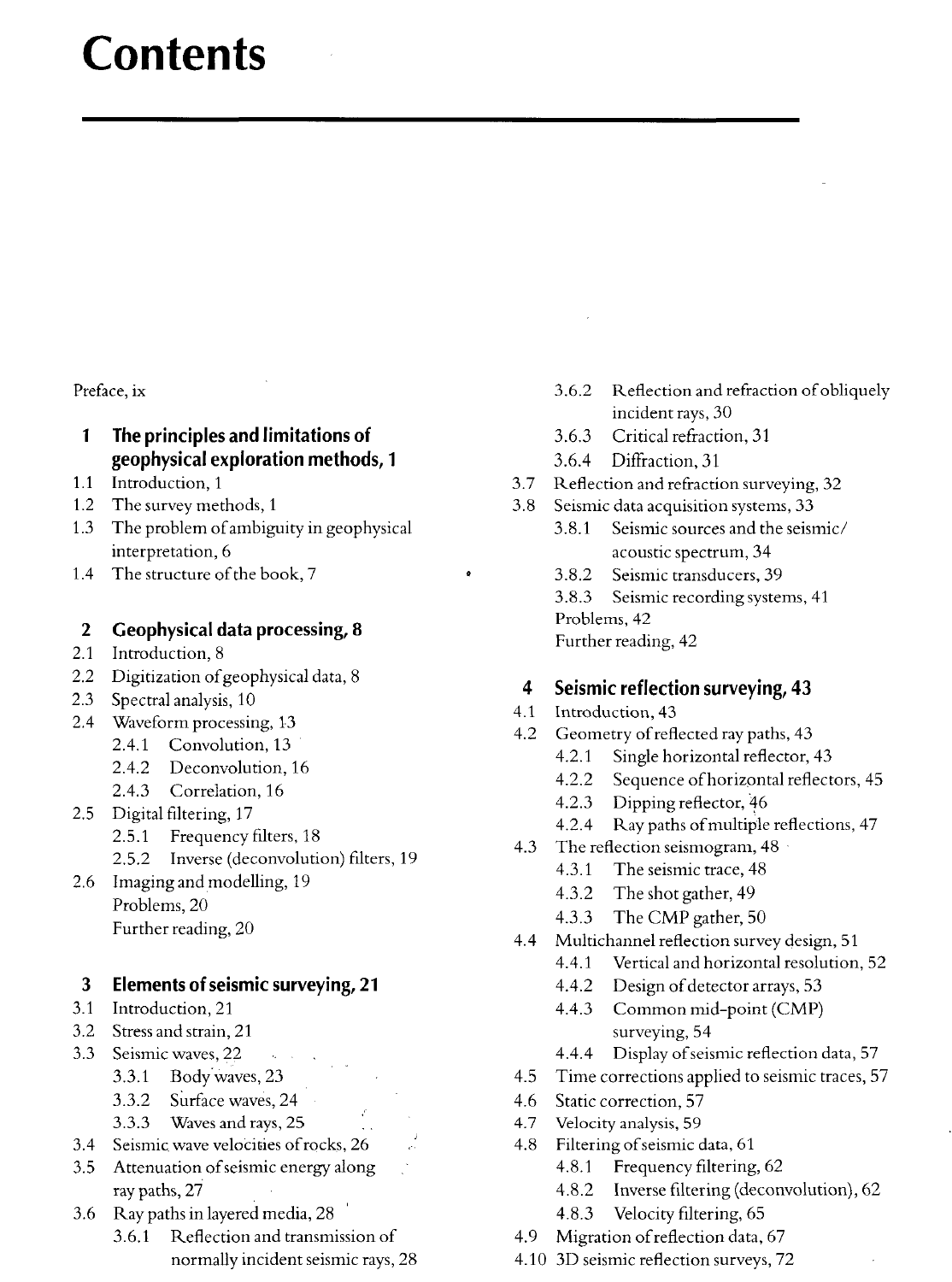#### vi Contents

- 4.11 Three component (3C) seismic reflection surveys, 76
- 4.12 4D seismic reflection surveys, 77
- 4.13 Vertical seismic profiling, 79
- 4.14 Interpretation of seismic reflection data, 80
	- 4.14.1 Structural analysis, 81
		- 4.14.2 Stratigraphical analysis (seismic stratigraphy), 82
		- 4.14.3 Seismic modelling, 84
		- 4.14.4 Seismic attribute analysis, 85
- 4.15 Single-channel marine reflection profiling, 86
	- 4.15.1 Shallow marine seismic sources, 89
	- 4.15.2 Sidescan sonar systems, 90
- 4.16 Applications of seismic reflection surveying, 92 Problems, 97 Further reading, 98

# 5 Seismic refraction surveying, 99

- 5.1 Introduction, 99
- 5.2 Geometry of refracted ray paths: planar interfaces, 99
	- 5.2.1 Two-layer case with horizontal interface, 100
	- 5.2.2 Three-layer case with horizontal interface, 101
	- 5.2.3 Multilayer case with horizontal interfaces, 102
	- 5.2.4 Dipping-layer case with planar interfaces, 102
	- 5.2.5 Faulted planar interfaces, 104
- 5.3 Profile geometries for studying planar layer problems, 105
- 5.4 Geometry of refracted ray paths: irregular (non-planar) interfaces, 106
	- 5.4.1 Delay time, 106
	- 5.4.2 The plus—minus interpretation method, 108
	- 5.4.3 The generalized reciprocal method, 109
- 5.5 Construction of wavefronts and ray-tracing, 110
- 5.6 The hidden and blind layer problems, 110
- 5.7 Refraction in layers of continuous velocity change, 112
- 5.8 Methodology of refraction profiling, 112
	- 5.8.1 Field survey arrangements, 112
	- 5.8.2 Recording scheme, 113
	- 5.8.3 Weathering and elevation corrections, 114
	- 5.8.4 Display of refraction seismograms, 115
- 5.9 Other methods of refraction surveying, 115
- 5.10 Seismic tomography, 117
- 5.11 Applications of seismic refraction surveying, 119
	- 5.11.1 Engineering and environmental surveys, 119
	- 5.11.2 Hydrological surveys, 120
	- 5.11.3 Crustal seismology, 120
	- 5.11.4 Two-ship seismic surveying: combined refraction and reflection surveying, 122 Problems, 123 Further reading, 124
- 6 Gravity surveying, 125
- 6.1 Introduction, 125
- 6.2 Basic theory, 125
- 6.3 Units of gravity, 126
- 6.4 Measurement of gravity, 126
- 6.5 Gravity anomalies, 129
- 6.6 Gravity anomalies of simple-shaped bodies, 130
- 6.7 Gravity surveying, 132
- 6.8 Gravity reduction, 133
	- 6.8.1 Drift correction, 133
		- 6.8.2 Latitude correction, 133
		- 6.8.3 Elevation corrections, 134
		- 6.8.4 Tidal correction, 136
		- 6.8.5 Eötvös correction, 136
		- 6.8.6 Free-air and Bouguer anomalies, 136
- 6.9 Rock densities, 137
- 6.10 Interpretation of gravity anomalies, 139
	- 6.10.1 The inverse problem, 139
	- 6.10.2 Regional fields and residual anomalies, 139
	- 6.10.3 Direct interpretation, 140
	- 6.10.4 Indirect interpretation, 142
- 6.11 Elementary potential theory and potential field manipulation, 144
- 6.12 Applications of gravity surveying, 147 Problems, 150 Further reading, 153

### 7 Magnetic surveying, 155

- 7.1 Introduction, 155
- 7.2 Basic concepts, 155
- 7.3 Rock magnetism, 158
- 7.4 The geomagnetic field, 159
- 7.5 Magnetic anomalies, 160
- 7.6 Magnetic surveying instruments, 162 7.6.1 Introduction, 162
	- 7.6.2 Fluxgate magnetometer, 162
	- 7.6.3 Proton magnetometer, 163
	- 7.6.4 Optically pumped magnetometer, 164
	- 7.6.5 Magnetic gradiometers, 164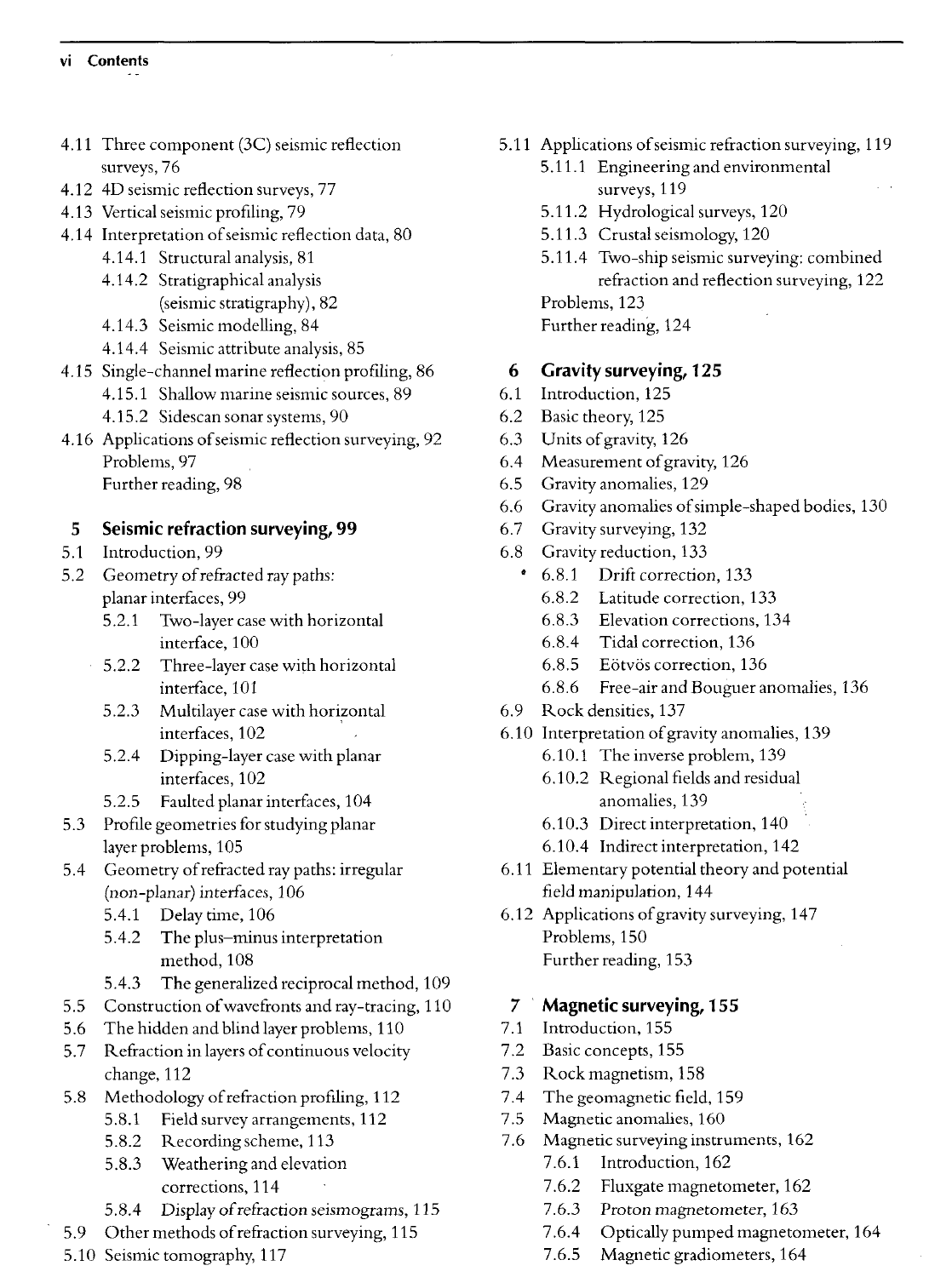- 7.7 Ground magnetic surveys, 164
- 7.8 Aeromagnetic and marine surveys, 164
- 7.9 Reduction of magnetic observations, 165
	- 7.9.1 Diurnal variation correction, 165
	- 7.9.2 Geomagnetic correction, 166
	- 7.9.3 Elevation and terrain corrections, 166
- 7.10 Interpretation of magnetic anomalies, 166
	- 7.10.1 Introduction, 166
	- 7.10.2 Direct interpretation, 168
	- 7.10.3 Indirect interpretation, 170
- 7.11 Potential field transformations, 172
- 7.12 Applications of magnetic surveying, 173 Problems, 180 Further reading, 181

#### 8 Electrical surveying, 183

- 8.1 Introduction, 183
- 8.2 Resistivity method, 183
	- 8.2.1 Introduction, 183
	- 8.2.2 Resistivities of rocks and minerals, 183 •
	- 8.2.3 Current flow in the ground, 184
	- 8.2.4 Electrode spreads, 186
	- 8.2.5 Resistivity surveying equipment, 186
	- 8.2.6 Interpretation of resistivity data, 187
	- 8.2.7 Vertical electrical sounding interpretation, 188
	- 8.2.8 Constant separation traversing interpretation, 193
	- 8.2.9 Limitations of the resistivity method, 196
	- 8.2.10 Applications of resistivity surveying, 196
- 8.3 Induced polarization (IP) method, 199
	- 8.3.1 Principles, 199
	- 8.3.2 Mechanisms of induced polarization, 199
	- 8.3.3 Induced polarization measurements, 200
	- 8.3.4 Field operations, 201
	- 8.3.5 Interpretation of induced polarization data, 201
	- 8.3.6 Applications of induced polarization surveying, 202
- 8.4 Self-potential (SP) method, 203
	- 8.4.1 Introduction, 203
	- 8.4.2 Mechanism of self-potential, 203
	- 8.4.3 Self-potential equipment and survey procedure, 203
	- 8.4.4 Interpretation of self-potential anomalies, 204

Problems, 205

Further reading, 207

#### 9 Electromagnetic surveying, 208

- 9.1 Introduction, 208
- 9.2 Depth of penetration of electromagnetic fields, 208
- 9.3 Detection of electromagnetic fields, 209
- 9.4 Tilt-angle methods, 209
	- 9.4.1 Tilt-angle methods employing local transmitters, 210
	- 9.4.2 The VLF method, 210
	- 9.4.3 The AFMAG method, 212
- 9.5 Phase measuring systems, 212
- 9.6 Time-domain electromagnetic surveying, 214
- 9.7 Non-contacting conductivity measurement, 216
- 9.8 Airborne electromagnetic surveying, 218
	- 9.8.1 Fixed separation systems, 218 9.8.2 Quadrature systems, 220
- 9.9 Interpretation of electromagnetic data, 221
- 9.10 Limitations of the electromagnetic method, 221
- 9.11 Telluric and magnetotelluric field methods, 221
	- 9.11.1 Introduction, 221
	- 9.11.2 Surveying with telluric currents, 222
	- 9.11.3 Magnetotelluric surveying, 224
- 9.12 Ground-penetrating radar, 225
- 9.13 Applications of electromagnetic surveying, 227 Problems, 228 Further reading, 230

#### 10 Radiometric surveying, 231

- 10.1 Introduction, 231
- 10.2 Radioactive decay, 231 *\*
- 10.3 Radioactive minerals, 232
- 10.4 Instruments for measuring radioactivity, 233
	- 10.4.1 Geiger counter, 233
	- 10.4.2 Scintillation counter, 233
	- 10.4.3 Gamma-ray spectrometer, 233
	- 10.4.4 Radon emanometer, 234
- 10.5 Field surveys, 235
- 10.6 Example of radiometric surveying, 235 Further reading, 235

#### **11 Geophysical borehole logging, 236**

- 11.1 Introduction to drilling, 236
- 11.2 Principles of well logging, 236
- 11.3 Formation evaluation, 237
- 11.4 Resistivity logging, 237 11.4.1 Normal log, 238
	- 11.4.2 Lateral log, 239
	- 11.4.3 Laterolog, 240
	- 11.4.4 Microlog, 241
	- 11.4.5 Porosity estimation, 241